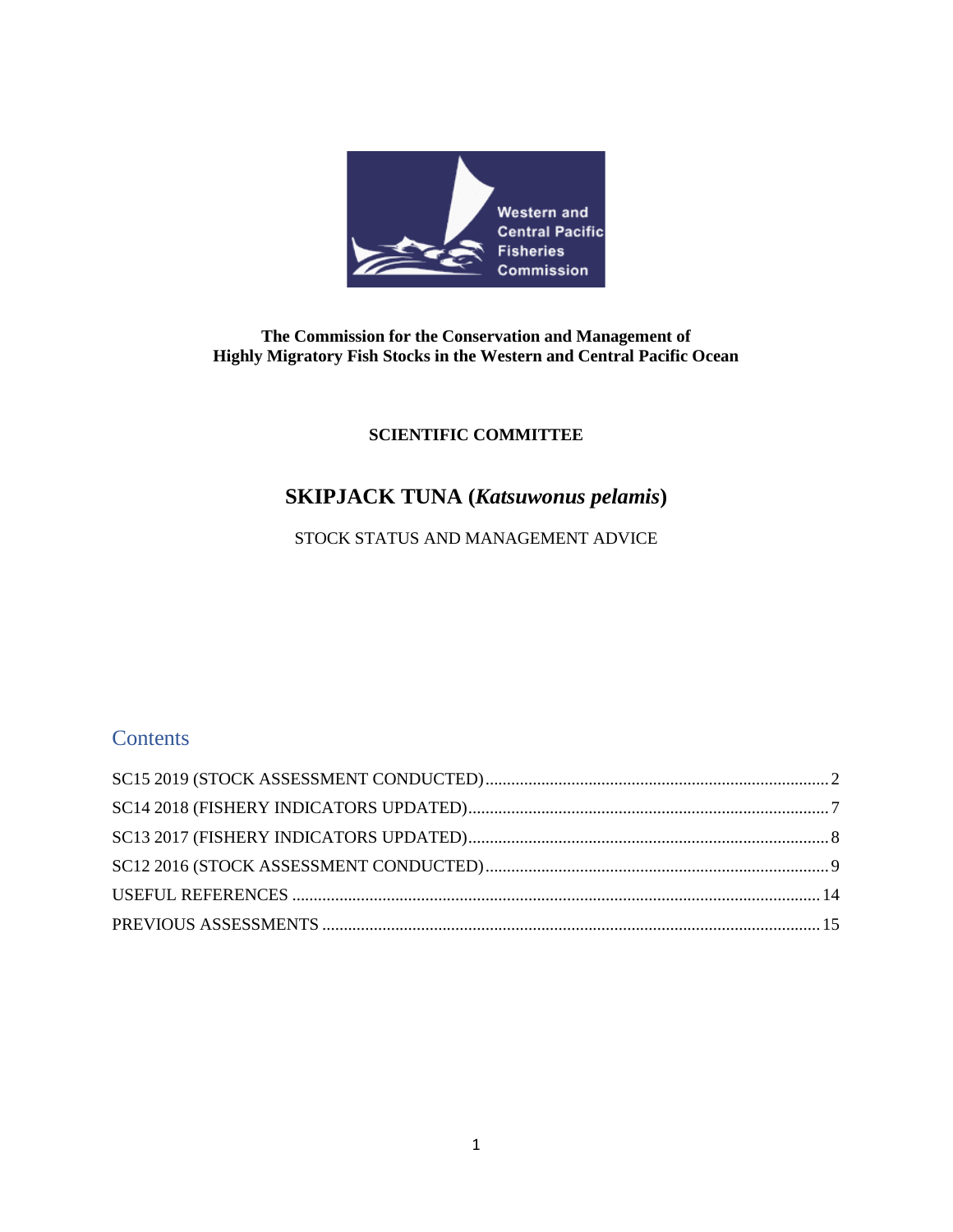## <span id="page-1-0"></span>SC15 2019 (STOCK ASSESSMENT CONDUCTED)

#### **a. Stock status and trends**

1. SC15 noted that the total provisional catch in 2018 was 1,795,048 mt, a 10% increase from 2017 and a 1% decrease from 2013-2017. Purse seine catch in 2018 (1,469,520 mt) was a 15% increase from 2017 and a 2% increase from the 2013-2017 average. Pole and line catch (138,534 mt) was a 4% increase from 2017 and a 9% decrease from the average 2013-2017 catch. Catch by other gear (182,888 mt) was a 16% decrease from 2017 and 19% decrease from the average catch in 2013-2017.

2. SC15 agreed to use the 8-region model to describe the stock status of skipjack tuna because SC15 considers that it better captures the biology of skipjack tuna than the existing 5 region structure. Stock status was determined over an uncertainty grid of 54 models with assumed weightings as illustrated in Table SKJ-01.

3. The median values of recent (2015–2018) spawning biomass depletion  $(SB_{\text{recent}}/SB_{\text{F=0}})$  and relative recent (2014–2017) fishing mortality ( $F_{recent}/F_{MSY}$ ) over the uncertainty grid of 54 models (Table SKJ-02) were used to define stock status. The values of the upper  $90<sup>th</sup>$  and lower  $10<sup>th</sup>$  percentile of the empirical distributions of relative spawning biomass and relative fishing mortality from the uncertainty grid were used to characterize the probable range of stock status.

4. The spatial structure used in the assessment model is shown in Figure SKJ-01. Time series of total annual catch (1000's mt) by fishing gear for all regions is shown in Figure SKJ-02 and by region separately is shown in Figure SKJ-03. The annual average recruitment, spawning potential, and total biomass by model region for the diagnostic model are shown in Figure SKJ-04. The overall spawning potential summed across region for the diagnostic model is shown in Figure SKJ-05. The estimated annual average juvenile and adult fishing mortality for the diagnostic model is shown in Figure SKJ-06. The estimated impact of fishing  $(1 SB<sub>lates'</sub>/SB<sub>F=0</sub>$ ) by region and overall regions for the diagnostic model is shown in Figure SKJ-07. The median and 80<sup>th</sup> percent quantile trajectories of fishing depletion for models in the weighted structural uncertainty grid in Table SKJ-01 is shown in Figure SKJ-08, where it can be seen that the median has been below the target since 2009. The Majuro plot shows the recent fishing mortality and spawning potential relative to the unfished spawning potential for all models in the structural uncertainty grid for (i) spawning potential in the recent time period (2015–2018) in Figure SKJ-09, and (ii) spawning potential in the latest time period (2018) in Figure SKJ-10. The Kobe plot shows the recent fishing mortality and spawning potential relative to spawning potential at MSY for all models in the structural uncertainty grid for (i) spawning potential in the recent time period (2015–2018) in Figure SKJ-11, and (ii) spawning potential in the latest time period (2018) in Figure SKJ-12.

5. SC15 noted that the median level of spawning potential depletion from the uncertainty grid was  $SB_{recent}/SB_{F=0} = 0.44$  with a probable range of 0.37 to 0.53 (80% probability interval). There were no individual models where  $SB_{recon}/SB_{F=0} < 0.2$ , which indicated that the probability that recent spawning biomass was below the LRP was zero.

6. SC15 noted that the grid median  $F_{recent}/F_{MSY}$  was 0.45, with a range of 0.34 to 0.60 (80% probability interval) and that no values of F<sub>recent</sub>/F<sub>MSY</sub> in the grid exceed 1. Therefore, SC15 noted that there was a zero probability that the recent fishing mortality exceeds F<sub>MSY</sub>.

7. SC15 noted that the largest uncertainty in the structural uncertainty grid was due to the assumed tag mixing period. In addition, SC15 acknowledges that further study is warranted to investigate the uncertainty surrounding the appropriate mixing period for the tagging data.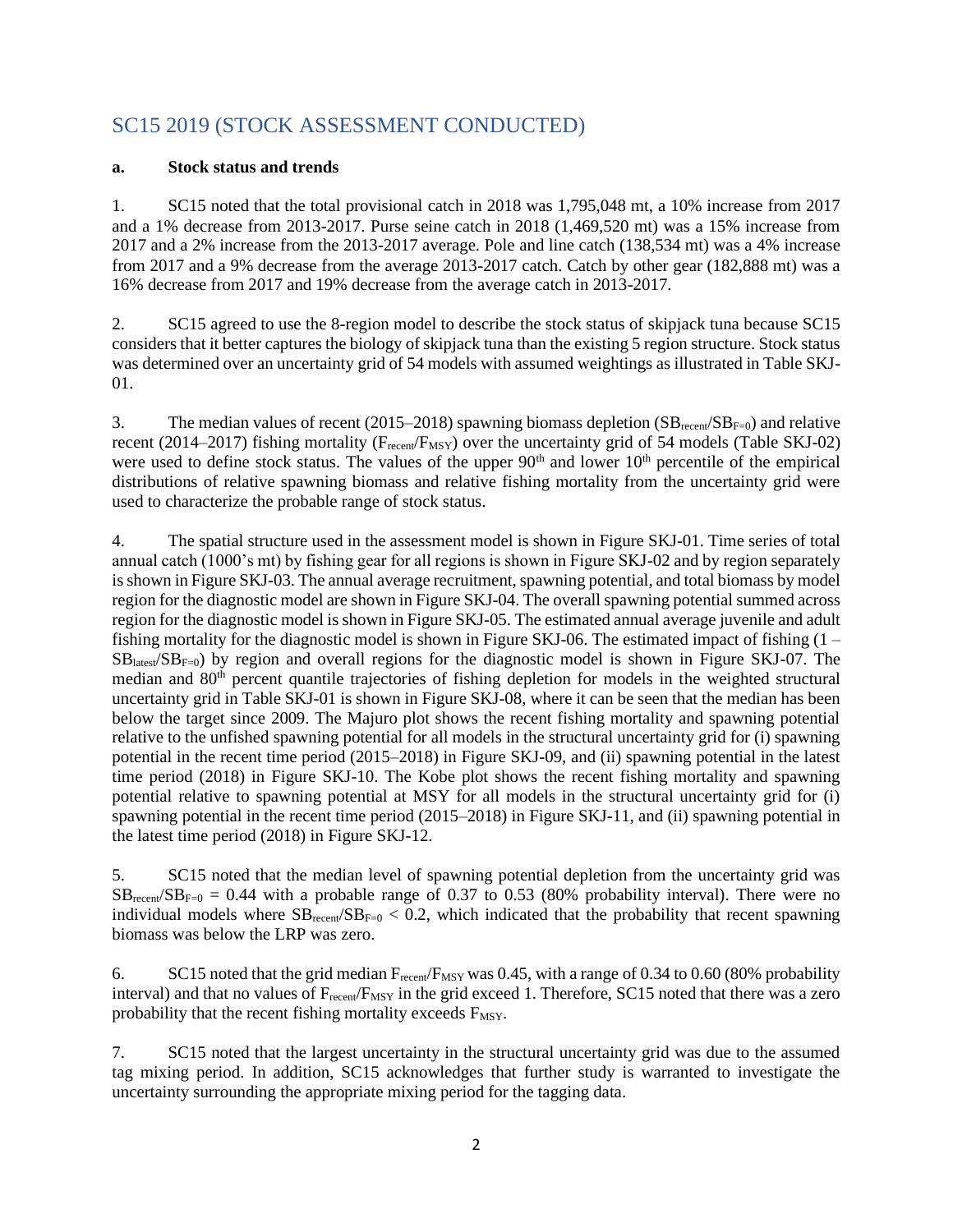8. SC15 acknowledges that the spatial extent of the Japanese pole-and-line fishery has decreased over the time period and that the future use of this standardized CPUE index within future stock assessments is uncertain.

9. Therefore, SC15 acknowledges that further study of alternative indices of abundance is warranted, such as investigation of standardizing the purse seine fishery and evaluation of the feasibility of conducting fishery independent surveys.

| <b>Axis</b>               | <b>Value</b> | <b>Relative weight</b> |
|---------------------------|--------------|------------------------|
| <b>Steepness</b>          | 0.65         | 0.8                    |
|                           | 0.80         | 1.0                    |
|                           | 0.95         | 0.8                    |
| Growth                    | Low          | 1.0                    |
|                           | Diagnostic   | 1.0                    |
|                           | High         | 1.0                    |
| <b>Length composition</b> | 50           | 0.8                    |
| scalar                    | 100          | 1.0                    |
|                           | 200          | 1.0                    |
| Tag mix                   |              | 1.0                    |
|                           | 2            | 1.0                    |

**Table SKJ-01.** Description of the updated structural sensitivity grid used to characterize uncertainty in the assessment.

**Table SKJ-02.** Summary of reference points over the various models in the structural uncertainty grid. F<sub>mult</sub> is the multiplier of recent (2014-2017) fishing mortality required to attain MSY,  $F_{recent}$  is the average fishing mortality of recent (2014-2017), SB<sub>recent</sub> is the average spawning potential of recent years (2015-2018) and SBlatest is the spawning potential in 2018.

|                                         | Mean      | Median    | Minimum   | $10^{th}$ % ile | $90th$ % ile | Maximum   |
|-----------------------------------------|-----------|-----------|-----------|-----------------|--------------|-----------|
| $C_{\text{latest}}$                     | 1,755,328 | 1,755,693 | 1,749,846 | 1,753,471       | 1,757,057    | 1,757,083 |
| $Y_{\text{Frecent}}$                    | 1,877,914 | 1,864,040 | 1,679,600 | 1,737,702       | 2,043,556    | 2,135,200 |
| $f_{\text{mult}}$                       | 2.282     | 2.258     | 1.472     | 1.757           | 2.957        | 3.705     |
| $F_{MSY}$                               | 0.223     | 0.222     | 0.180     | 0.189           | 0.264        | 0.270     |
| <b>MSY</b>                              | 2,296,566 | 2,294,024 | 1,953,600 | 1,995,987       | 2,767,083    | 2,825,600 |
| $F_{recent}/F_{MSY}$                    | 0.461     | 0.447     | 0.270     | 0.343           | 0.600        | 0.679     |
| $SB_{F=0}$                              | 6,220,675 | 6,299,363 | 5,247,095 | 5,580,942       | 6,913,431    | 7,349,557 |
| SB <sub>MSY</sub>                       | 1,100,947 | 1,064,400 | 631,900   | 723,742         | 1,544,060    | 1,688,000 |
| $SB$ <sub>MSY</sub> $SB$ <sub>F=0</sub> | 0.175     | 0.176     | 0.117     | 0.131           | 0.225        | 0.23      |
| $SB$ <sub>latest</sub> $/SB_{F=0}$      | 0.414     | 0.415     | 0.325     | 0.36            | 0.487        | 0.525     |
| $SB$ latest/ $SB$ MSY                   | 2.468     | 2.382     | 1.551     | 1.779           | 3.356        | 3.925     |
| $SB$ recent/ $SBF=0$                    | 0.440     | 0.440     | 0.336     | 0.372           | 0.530        | 0.551     |
| $SB$ recent/ $SB$ <sub>MSY</sub>        | 2.623     | 2.579     | 1.601     | 1.892           | 3.613        | 4.139     |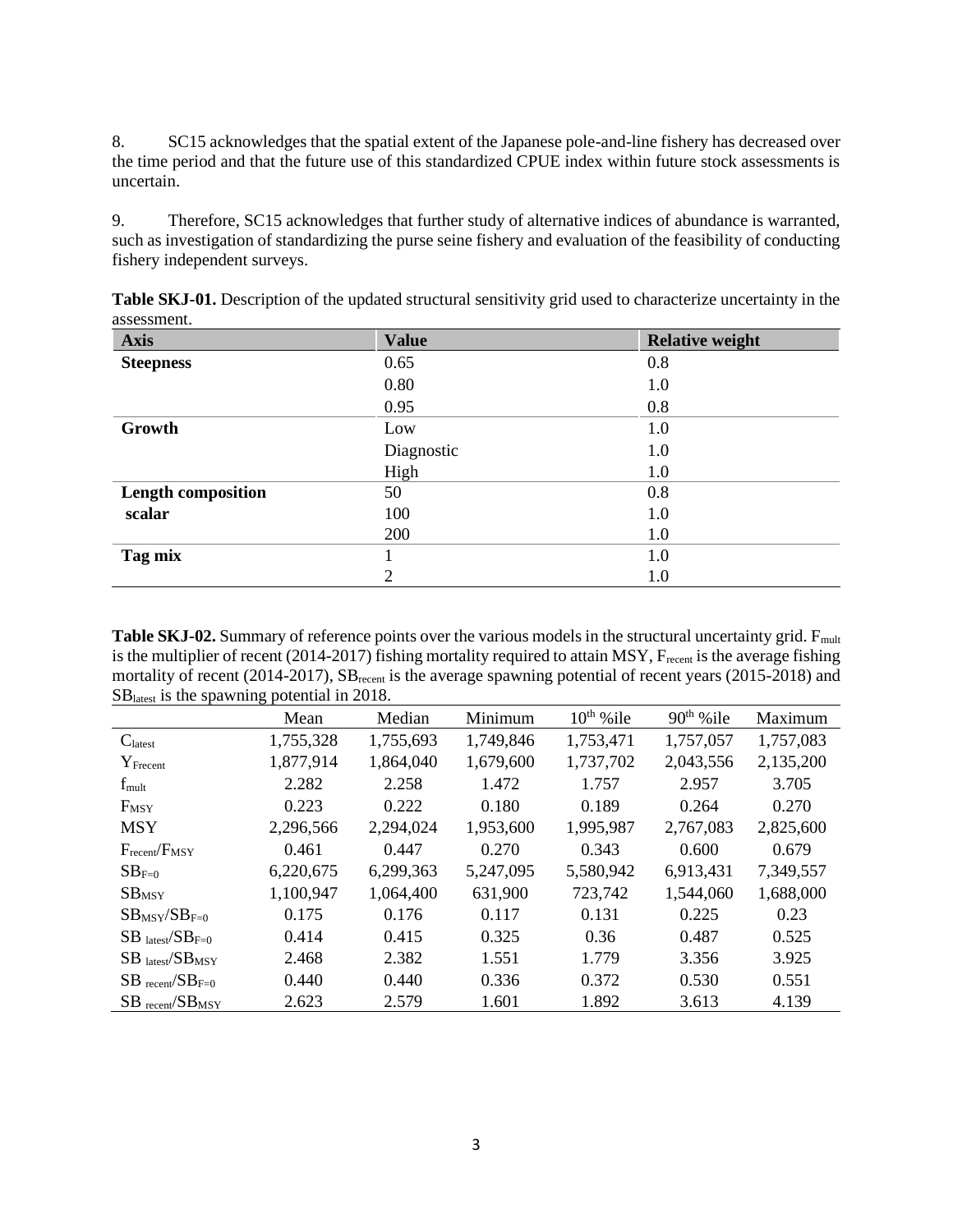

**Figure SKJ-01.** Eight region spatial structure used in the 2019 stock assessment model.



Figure SKJ-02. Time series of total annual catch (1000's mt) by fishing gear over the full assessment period.



**Figure SKJ-03.** Time series of total annual catch (1000's mt) by fishing gear and assessment region over the full assessment period.

**Figure SKJ-04.** Estimated annual average recruitment, spawning potential and total biomass by model region for the diagnostic model, showing the relative sizes among regions.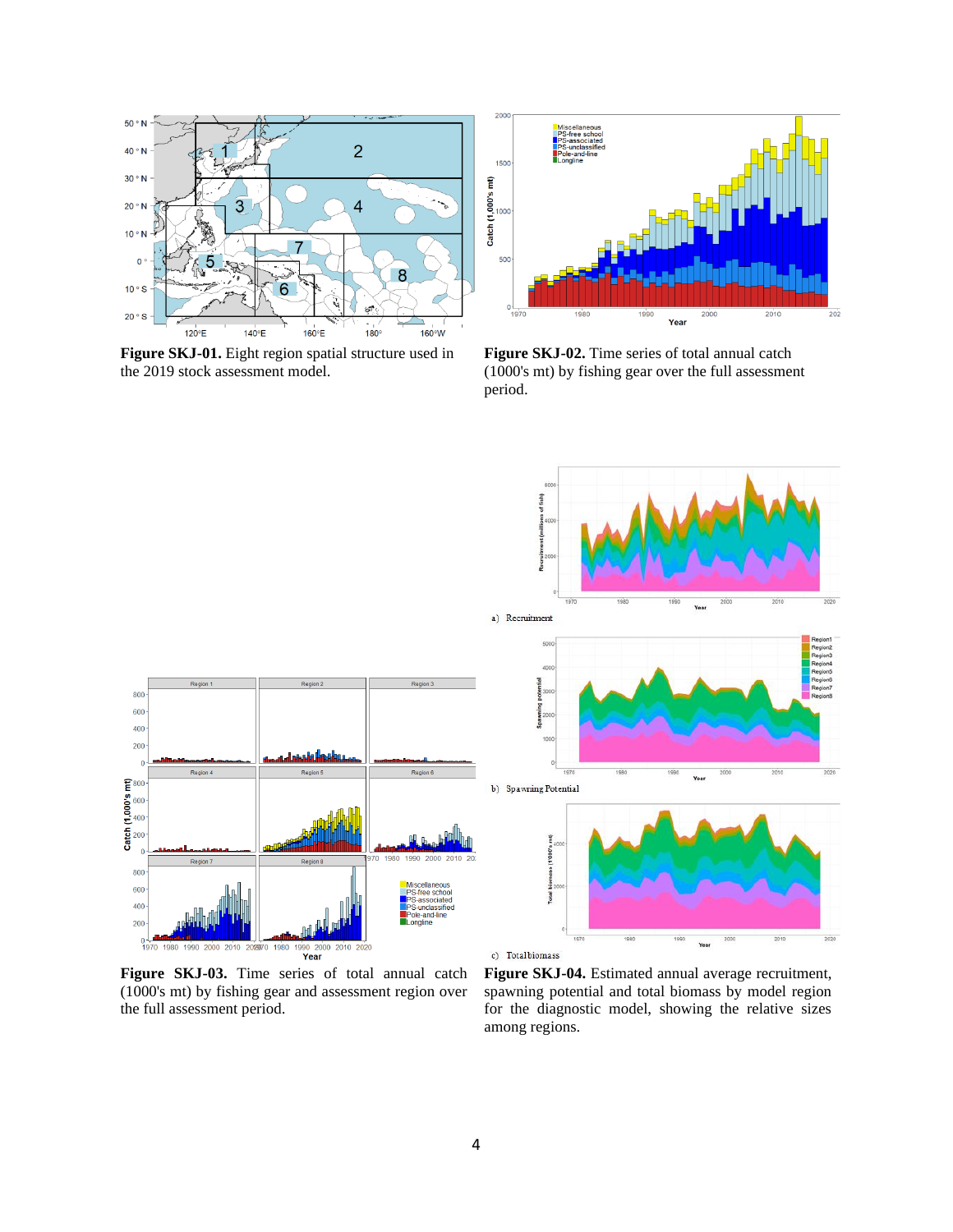



**Figure SKJ-05.** Estimated temporal overall spawning potential summed across regions from the diagnostic model, where the shaded region is  $\pm$  2 standard deviations (i.e., 95% CI).

**Figure SKJ-06.** Estimated annual average juvenile and adult fishing mortality for the diagnostic model.



**Figure SKJ-07.** Estimates of reduction in spawning potential due to fishing (fishery impact = 1*-SB latest*/SB  $F=0$ ) by region for the diagnostic model.



**Figure SKJ-08.** Plot showing the trajectories of spawning potential depletion for the model runs included in the structural uncertainty grid weighted by the values given in Table SKJ-01. Red horizontal line indicates the agreed limit reference point, the green horizontal line indicates the interim target reference point.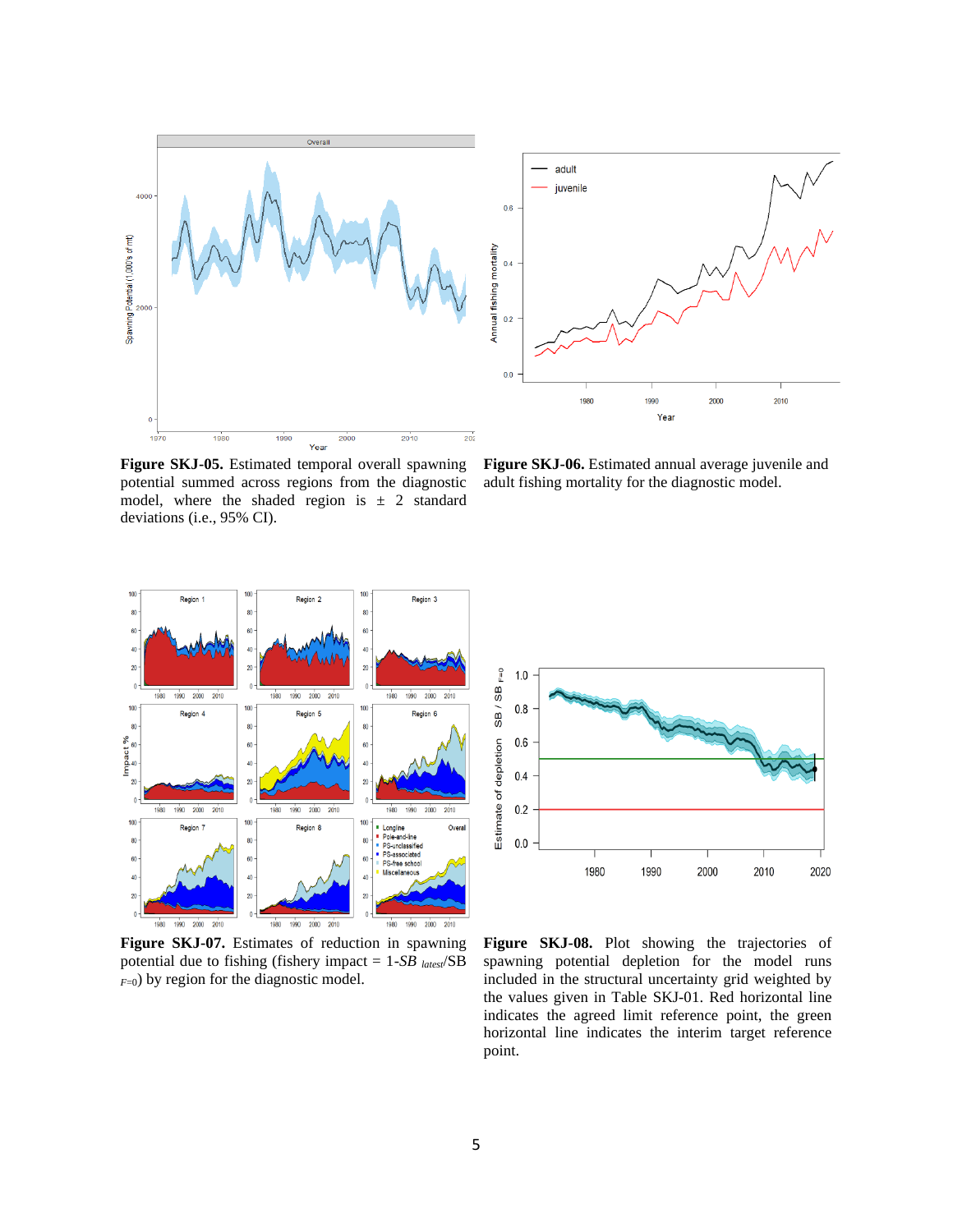



**Figure SKJ-09**. Majuro plot for the recent spawning potential (2015 – 2018) summarizing the results for each of the models in the structural uncertainty grid with weighting. The plots represent estimates of stock status in terms of spawning potential depletion and fishing mortality, and marginal distributions of each are presented. Vertical green line denotes the interim TRP. Brown triangle indicates the median of the estimates. The size of the circle relates to the weight of that particular model run.

**Figure SKJ-10**. Majuro plot for the latest spawning potential (2018) summarizing the results for each of the models in the structural uncertainty grid with weighting. The plots represent estimates of stock status in terms of spawning potential depletion and fishing mortality, and marginal distributions of each are presented. Vertical green line denotes the interim TRP. Brown triangle indicates the median of the estimates. The size of the circle relates to the weight of that particular model run.





**Figure SKJ-11**. Kobe plot for the recent spawning potential (2015 – 2018) summarizing the results for each of the models in the structural uncertainty grid. The plots represent estimates of stock status in terms of spawning potential depletion and fishing mortality and marginal distributions of each are presented. Brown triangle indicates the median of the estimates. The size of the circle relates to the weight of that particular model run.

**Figure SKJ-12**. Kobe plot for the latest spawning potential (2018) summarizing the results for each of the models in the structural uncertainty grid. The plots represent estimates of stock status in terms of spawning potential depletion and fishing mortality and marginal distributions of each are presented. Brown triangle indicates the median of the estimates. The size of the circle relates to the weight of that particular model run.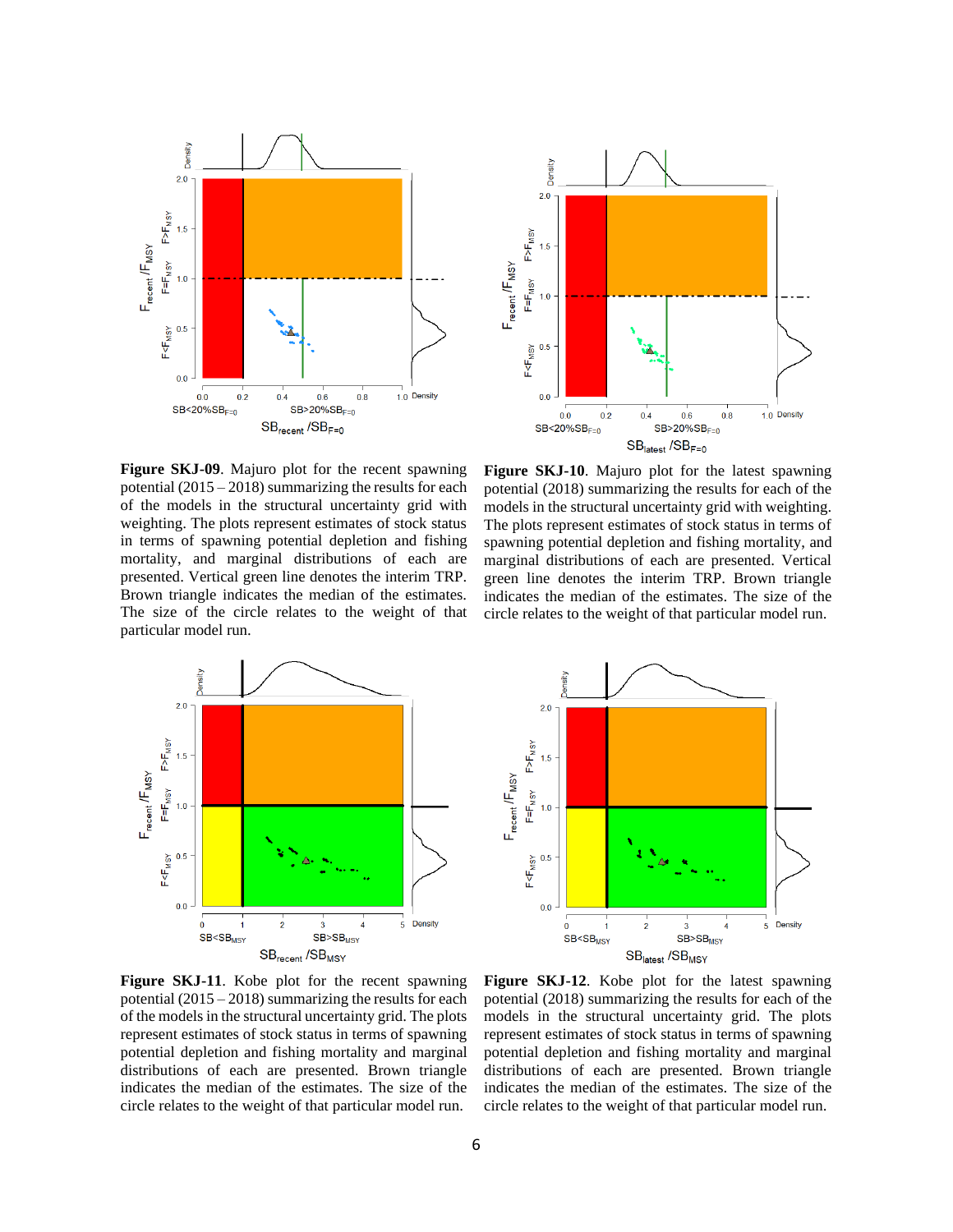#### **b. Management advice and implications**

10. SC15 noted that the skipjack assessment continues to show that the stock is currently moderately exploited and the level of fishing mortality is sustainable.

11. The 2019 stock assessment includes additional data and a range of model improvements such as a change to the maturity schedule used in this assessment, with length-at-maturity now larger than in the previous assessment, which has resulted in a reduction in the estimate of potential spawning biomass, relative to the 2016 assessment.

12. SC15 noted that the stock was assessed to be above the adopted Limit Reference Point and fished at rates below F<sub>MSY</sub> with 100% probability. Therefore, the skipjack stock is not overfished, nor subject to overfishing. At the same time, it was also noted that fishing mortality is continuously increasing for both adult and juvenile while the spawning biomass reached the historical lowest level.

13. The skipjack interim Target Reference Point (TRP) is 50% of spawning biomass in the absence of fishing. The trajectory of the median spawning biomass depletion indicates a long-term trend, and has been under the interim TRP since 2009 (i.e., for 10 years). Since the median spawning biomass has been consistently below the interim TRP, SC15 recommends that the Commission take appropriate management action to ensure that the biomass depletion level fluctuates around the TRP (e.g., through the adoption of a harvest control rule).

#### **c. Research Recommendations**

14. In order to maintain the quality of stock assessments for this important stock SC15 recommends:

- a) continuing work to develop an index of abundance based on purse seine data and from FAD acoustic sensors;
- b) evaluating the possibility of conducting fishery independent surveys to provide relative abundance indices;
- c) conducting regular large-scale tagging cruises and expanding the infrastructure for rapid return of recaptured tags in a manner that provides the best possible data for stock assessment purposes;
- d) investigating skipjack growth by validation studies of otolith readings and/or estimation of growth within MFCL from tag recapture data;
- e) attempting to provide finalized catch estimates to SPC no later than June 1st.

## <span id="page-6-0"></span>SC14 2018 (FISHERY INDICATORS UPDATED)

#### **a. Stock status and trends**

15. SC14 noted that the total catch in 2017 was 1,624,162 mt, a 9% decrease from 2016 and comparable to the average from 2012-2016.

16. Purse seine catch in 2017 (1,280,311 mt) was a 7% decrease from 2016 and a 12% decrease from the 2012-2016 average. Pole and line catch (123,132 mt) was a 21% decrease from 2016 and a 23% decrease from the average 2012-2016 catch. Catch by other gear (218,175 mt) was a 13% decrease from 2016 and 1% decrease from the average catch in 2012-2016.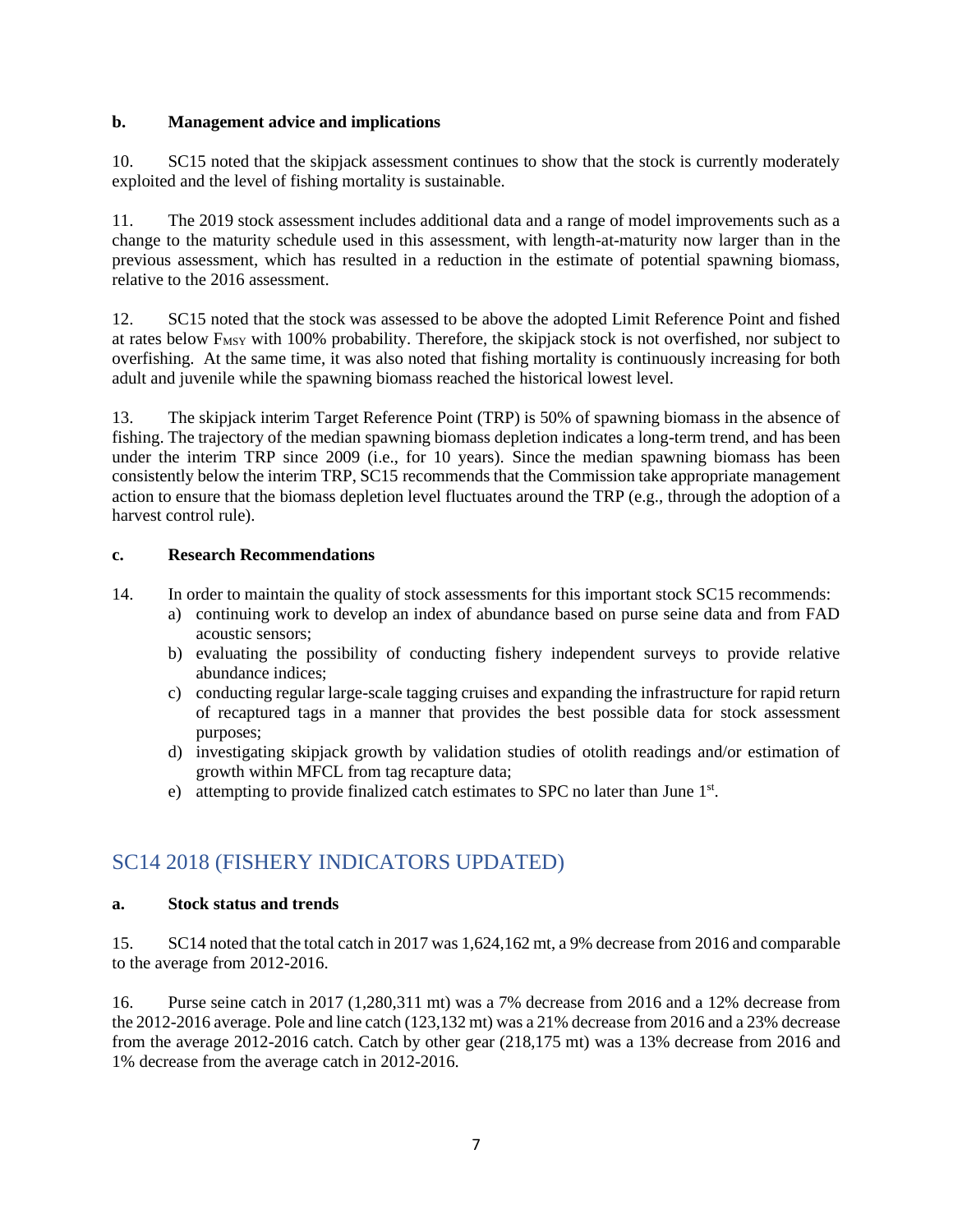17. SC14 noted that under recent fishery conditions (2017 catch level for longline and other fisheries and effort level for purse seine), the skipjack stock was initially projected to decrease for a short period as recent relatively high recruitments move out of the stock. Median  $F_{2019}/F_{MSY} = 0.47$ ; median  $SB_{2019}/SB_{F=0}$  $= 0.45$ ; median SB<sub>2019</sub>/SB<sub>MSY</sub> = 1.67. In the longer term, assuming long term average recruitment, modest increases in the stock were projected.

#### **b. Management advice and implications**

18. SC14 noted that no stock assessment has been conducted since SC12. Therefore, the advice from SC12 should be maintained to achieve the objectives set in CMM 2017-01, pending a new assessment or other new information. For further information on the management advice and implications from SC12, please see <https://www.wcpfc.int/node/27769>

#### **c. Research Recommendations**

19. SC14 discussed a proposal for an alternative regional structure to be considered in the next skipjack stock assessment (SC14-SA-WP-04) and recommended that the pre-assessment workshop consider how this proposal might be included in the next assessment.

20. SC14 supports an ongoing tagging program for skipjack tuna to ensure a reliable indicator of skipjack tuna abundance in the stock assessment.

21. SC14 recommended that the Scientific Services Provider continue research on standardizing purse seine CPUE for use in the assessment.

# <span id="page-7-0"></span>SC13 2017 (FISHERY INDICATORS UPDATED)

#### **a. Stock status and trends**

1. SC13 noted that the total catch in 2016 (1,816,762 mt) was comparable to that in 2015 and a 2% increase over 2011-2015. (see SC13-SA-WP-02)

2. Purse seine catch (1,408,110 mt) was comparable to both 2015 and the 2011-2015 average. Pole and line catch (151,441 mt) was a 1% decrease from 2015 and an 11% decrease from 2011-2015 average. Catches by other fisheries (251,470 mt) were 2% higher than in 2015 and 26% higher than 2011-2015 average.

3. SC13 noted that under recent fishery conditions (2016 catch level for LL and other fisheries and effort level for purse seine), the skipjack stock was initially projected to decrease for a short period and then to increase as recent relatively high recruitments move through the stock. Median  $F_{2018}/F_{MSY} = 0.37$ ; median  $SB_{2018}/SB_{F=0} = 0.47$ .

#### **b. Management advice and implications**

4. SC13 noted that no stock assessment has been conducted since SC12. Therefore, the advice from SC12 should be maintained, pending a new assessment or other new information. For further information on the management advice and implications from SC12, please see <https://www.wcpfc.int/node/27769>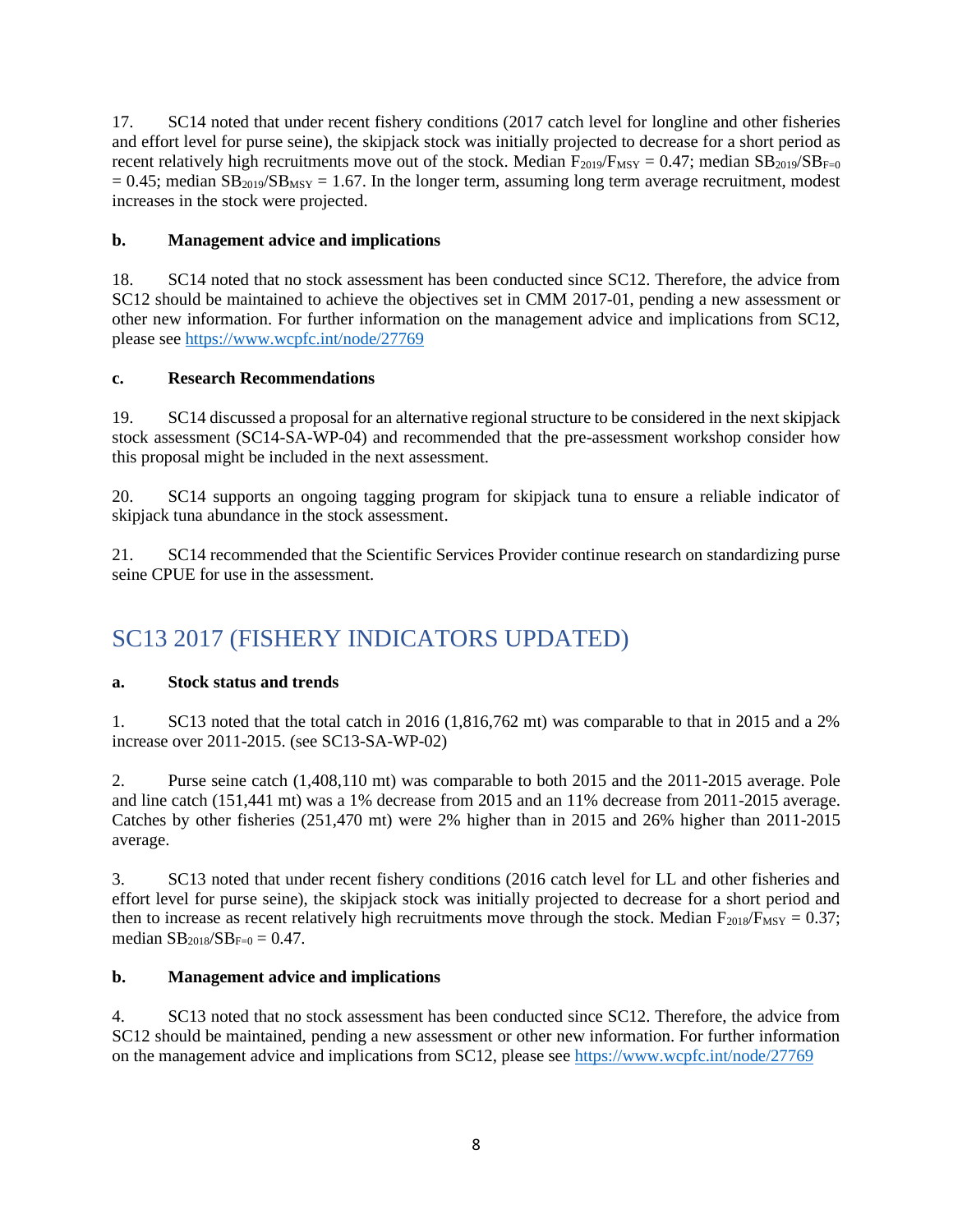# <span id="page-8-0"></span>SC12 2016 (STOCK ASSESSMENT CONDUCTED)

#### **a. Stock status and trends**

1. SC12 noted that the skipjack catch in 2015 was 1,827,750 mt, was a 9% decrease over 2014 and a 3% increase over the average for 2010-14.

2. Purse seine skipjack catch in 2015 was 13% lower than that in 2014 and effort 21% lower.

3. The SC12 was unable to reach consensus on the description of stock status based on the 2016 stock assessment.

4. SC12 notes that the majority of member countries agreed on the following description of WCPO skipjack tuna status and trends.

#### *Majority view of stock status and trends*

5. A majority of SC12 CCMs selected the reference case model as the base case to represent the stock status of skipjack tuna (column "Ref Case" in Table SKJ2). To characterize uncertainty, those CCMs chose the structural uncertainty grid. Summaries of important model quantities for these models are shown in Table SKJ2.

**Table SKJ1.** Description of the structural sensitivity grid used to characterise uncertainty in the assessment. The reference case option is denoted in bold face.

| <b>Axis</b>                  | <b>Levels</b> | Option                                                      |
|------------------------------|---------------|-------------------------------------------------------------|
| <b>Steepness</b>             |               | $0.65, 0.80,$ or $0.95$                                     |
| Mixing period                |               | 1 quarter mixing, 2 quarters mixing                         |
| Length composition weighting | $\mathcal{R}$ | Sample sizes divided by 10, 20, or 50                       |
| Tagging overdispersion       |               | <b>Default level</b> , Estimated, or Fixed (moderate) level |

**Table SKJ2:** Estimates of management quantities for the selected stock assessment models. For the purpose of this assessment, "recent" is the average over the period 2011–2014 and "latest" is 2015. The column "Ref Case" shows summaries for the reference case and the remaining columns are the quantiles of the structural uncertainty grid, e.g. 5% and 50% are the 5% quantile and the median (50% quantile), respectively. Option 1 in the text recommends basing management advice on the reference case model and considering the uncertainty represented by the 5% and 95% quantile columns. Option 2 recommends basing management advice on the range of model runs in the structural uncertainty grid, as represented by the 5% and 95% quantile columns.

| Quantity                  | <b>Ref Case</b> | 50%       | 5%        | 25%       | 75%       | 95%       |
|---------------------------|-----------------|-----------|-----------|-----------|-----------|-----------|
| $c_{\text{latest}}$       | 1,679,528       | 1,679,444 | 1,678,646 | 1,679,170 | 1,679,497 | 1,679,592 |
| <b>MSY</b>                | 1,891,600       | 1,875,600 | 1,618,060 | 1,785,400 | 1,976,700 | 2,199,880 |
| $Y_{Frecent}$             | 1,594,800       | 1,607,000 | 1,486,660 | 1,533,200 | 1,755,200 | 1,808,860 |
| mult                      | 2.23            | 2.07      | 1.57      | 1.85      | 2.29      | 2.62      |
| $F_{MSY}$                 | 0.24            | 0.24      | 0.21      | 0.22      | 0.26      | 0.28      |
| $F_{recent}/F_{MSY}$      | 0.45            | 0.48      | 0.38      | 0.44      | 0.54      | 0.64      |
| $SB_{MSY}$                | 1,626,000       | 1,628,000 | 1,258,700 | 1,425,750 | 1,852,750 | 2,166,100 |
| SB <sub>0</sub>           | 6,764,000       | 6,359,500 | 5,214,050 | 5,853,750 | 7,095,250 | 8,340,450 |
| $SB_{F=0}$                | 7,221,135       | 6,876,526 | 5,778,079 | 6,408,578 | 7,425,353 | 8,555,240 |
| $SB_{\text{latest}}/SB_0$ | 0.62            | 0.55      | 0.43      | 0.49      | 0.59      | 0.71      |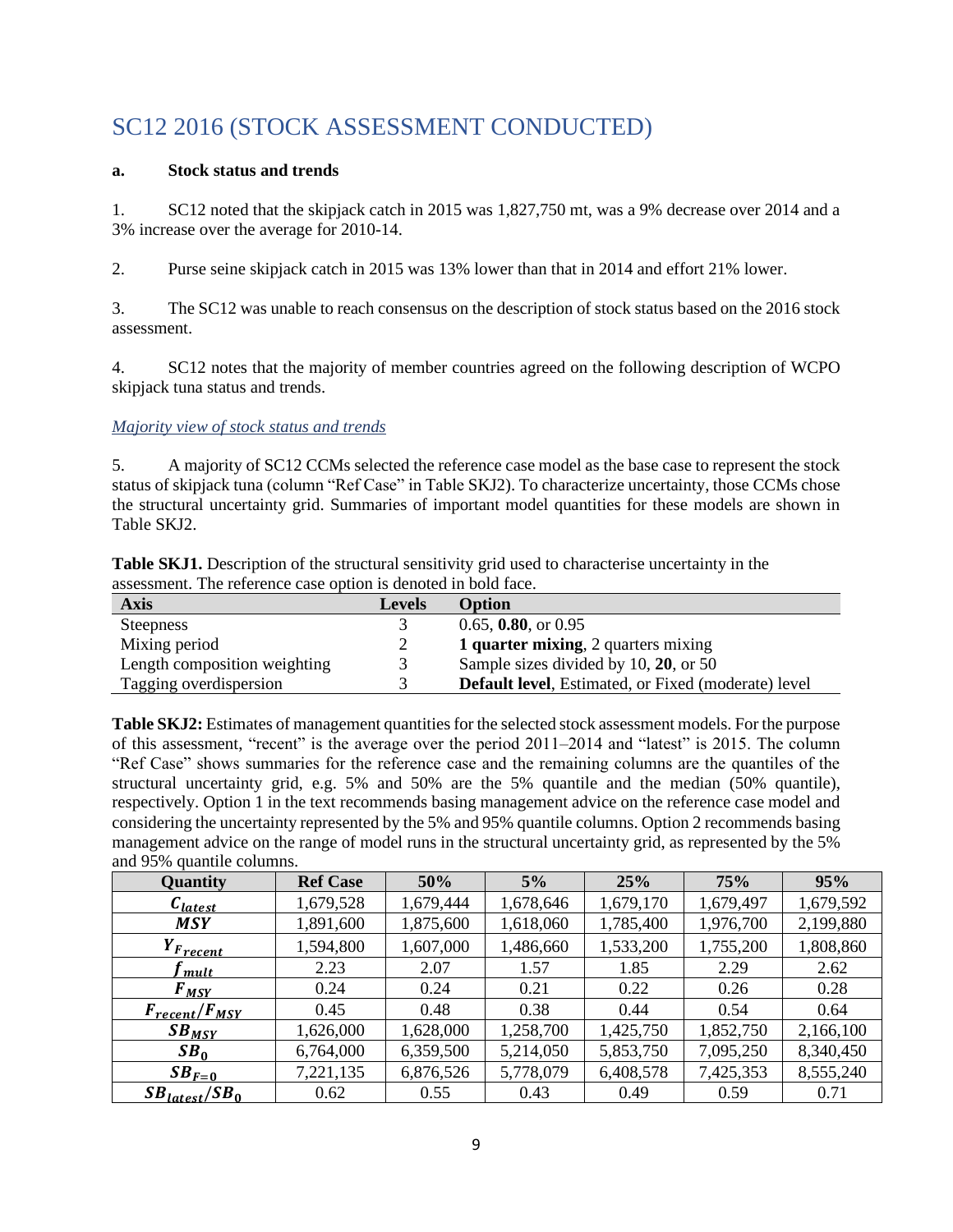| $SB_{\text{latest}}/SB_{F=0}$        | 0.58         | $\rm 0.51$     | 0.39      | 0.47                   | 0.57         | 0.67 |
|--------------------------------------|--------------|----------------|-----------|------------------------|--------------|------|
| $SB_{\text{latest}}/SB_{\text{MSY}}$ | 2.56         | 215<br>ل 1 ، 4 | 1.0       | $\mathbf{Q}$ 1<br>1.01 | 2.43         | 3.08 |
| $SB_{recent}/SB_{F=0}$               | ስ ሩኅ<br>∪.J∠ | 0.49           | $\rm 0.4$ | 0.46                   | 0.52         | 0.57 |
| $SB_{recent}/SB_{ MST}$              | 21<br>∠.J 1  | 2.04           | 1.58      | 1.82                   | 232<br>ے د.ء | 2.65 |

6. Trends in estimated recruitment, spawning biomass, fishing mortality and depletion are shown in Figures SKJ 1-4.



**Figure SKJ1:** Estimated annual recruitment (millions of fish) for the WCPO obtained from the reference case model and six additional runs.



**Figure SKJ2:** Estimated annual average spawning potential for the WCPO obtained from the reference case model and six additional runs.



**Figure SKJ3:** Estimated annual average juvenile and adult fishing mortality for the WCPO obtained from the reference case model.



**Figure SKJ4:** Estimates of reduction in spawning potential due to fishing (fishery impact = *1-*  $SB$ <sub>*i*</sub>*SB*<sub>*t*</sub>*F*=*0*) by region and for the WCPO attributed to various fishery groups for the reference case model.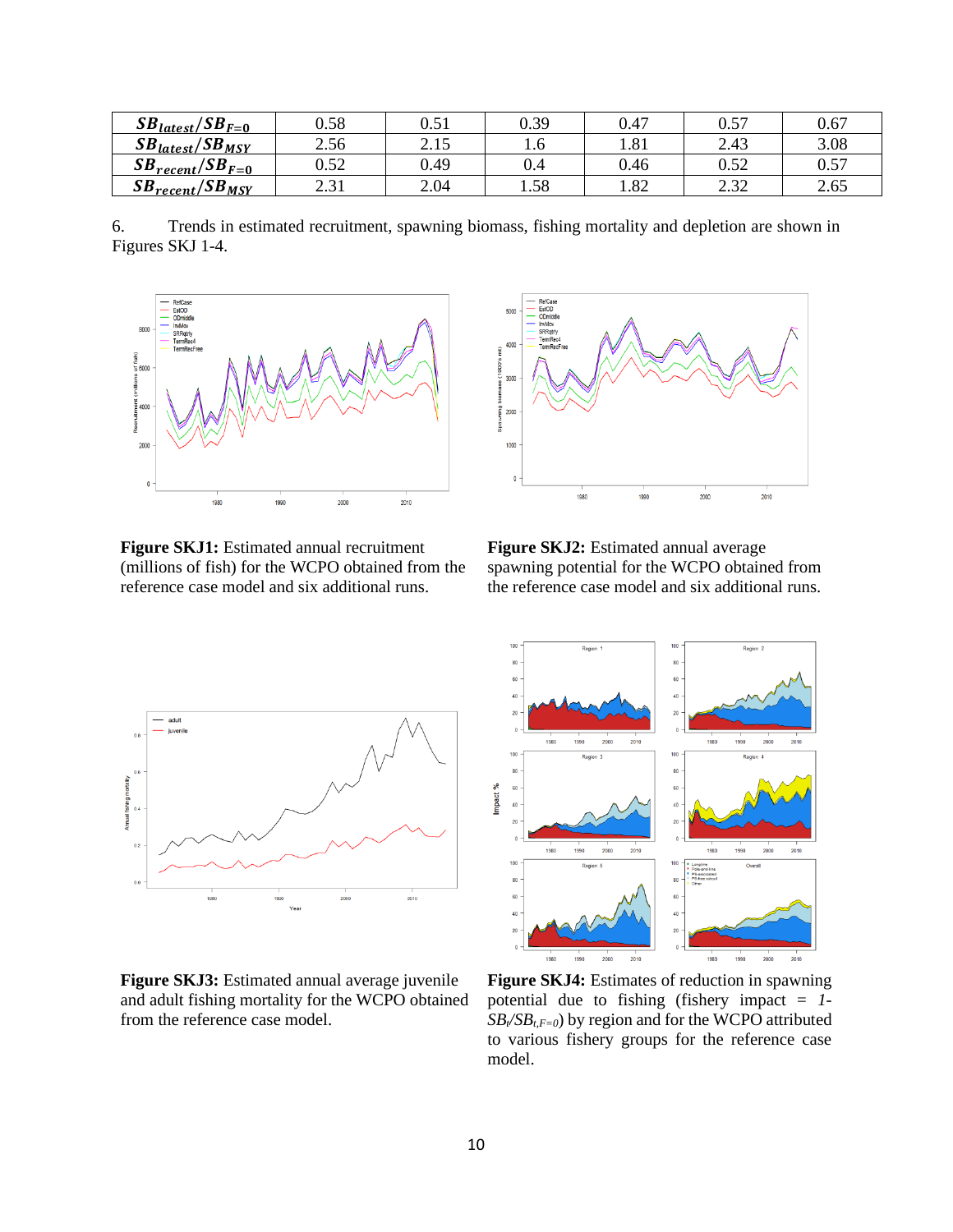

 $\frac{1}{2010}$  $2000$ 1980

**Figure SKJ5:** Temporal trend for the reference case model (top) and the structural uncertainty grid (bottom panel) in stock status relative to  $SB_{F=0}$  (xaxis) and *FMSY* (y-axis). The red zone represents spawning potential levels lower than the agreed LRP, which is marked with the solid black line  $(0.2SB<sub>F=0</sub>)$ . The orange region is for fishing mortality greater than  $F_{MSY}$  ( $F = F_{MSY}$ ; marked with the black dashed line). The green line indicates the interim target reference point 50%*SBF=0*.

**Figure SKJ6:** History of annual estimates of MSY compared with catches of three major fisheries for the reference case model.

7. Dynamics of most model quantities are relatively consistent with the results of the 2014 stock assessment, although there has been a period of several subsequent years with high recruitments and increased spawning biomass.

8. Fishing mortality of all age-classes is estimated to have increased significantly since the beginning of industrial tuna fishing, but fishing mortality still remains below the level that would result in the MSY  $(F_{recent}/F_{MSY} = 0.45$  for the reference case), and is estimated to have decreased moderately in the last several years. Across the reference case and the structural uncertainty grid  $F_{recent}/F_{MSY}$  varied between 0.38 (5%) quantile) to 0.64 (95% quantile). This indicates that overfishing is not occurring for the WCPO skipjack tuna stock (Figure SKJ 5).

9. The estimated MSY of 1,891,600 mt is moderately higher than the 2014 estimate due to the adoption of an annual, rather than quarterly, stock-recruitment relationship. Recent catches are lower than, but approaching, this MSY value (Figure SKJ 6).

10. The latest (2015) estimate of spawning biomass is well above both the level that will support MSY  $(SBlatest/SBMSY = 2.56,$  for the reference case model) and the adopted LRP of 0.2 SBF=0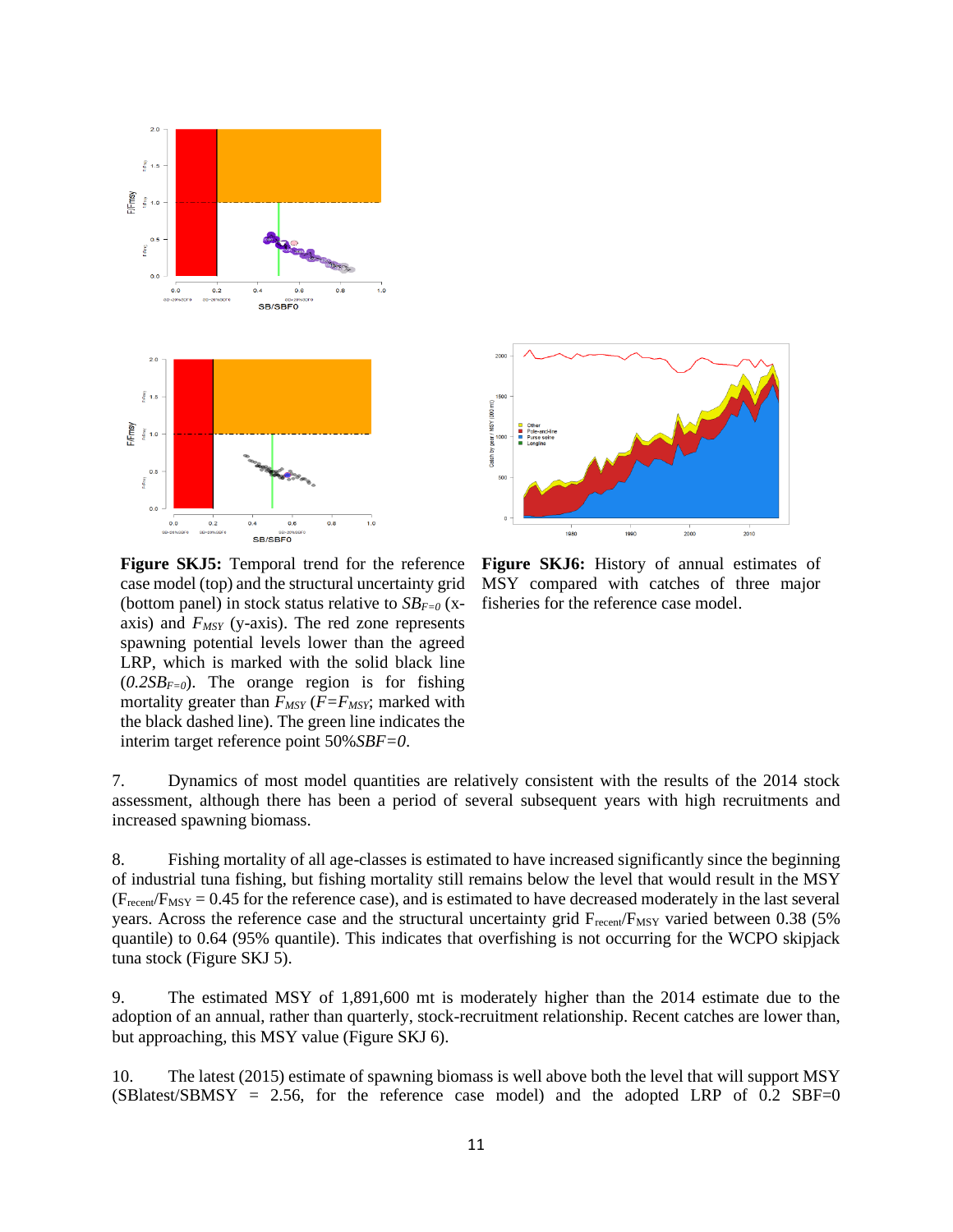$(SBlatest/SBF=0 = 0.58$ , for the reference case model), and SBlatest/SBF=0 was relatively close to the adopted interim target reference point (0.5 SBF=0) for all models explored in the assessment (structural uncertainty grid: median  $= 0.51, 5%$  and 95% quantiles  $= 0.39$  and 0.67).

*Alternative view of stock status and trends*

11. China, Japan and Chinese Taipei considered it is not possible to select a base-case model from various sensitivity models in the 2016 assessment, given the advice from the Scientific Service Provider that a suite of the sensitivity models were plausible. Therefore, these members considered that it would be more appropriate to provide advice to WCPFC13 on skipjack stock status based on the range of uncertainty expressed by the alternative model runs in the sensitivity analysis rather than based on the single base case model (represented by the 5% and 95% quantiles of the structural sensitivity grid presented in Table SKJ2).

12. The estimated MSY of the WCPO skipjack stock ranges from 1,618,060 mt (5% quantile) to 2,199,880 mt (95% quantile) across the alternative skipjack stock assessment models represented in the sensitivity grid. These CCMs also noted that some alternative models indicate that the 2015 biomass is below the adopted TRP of 0.5SBF=0.



**Figure SKJ 7.** Estimated fisheries depletion SB/SBF=0, for each of the sensitivity models.

#### **b. Management advice and implications**

13. SC12 noted that the skipjack assessment continues to show that the stock is currently moderately exploited and fishing mortality level is sustainable. The recent catches are fluctuating around and some models also indicate that the stock is currently under the TRP.

14. SC12 noted that fishing is having a significant impact on stock size and can be expected to affect catch rates. The stock distribution is also influenced by changes in oceanographic conditions associated with El Niño and La Niña events, which impact on catch rates and stock size. Additional purse-seine effort will yield only modest gains in long-term skipjack tuna catches and may result in a corresponding increase in fishing mortality for bigeye and yellowfin tunas. The management of total effort in the WCPO should recognize this.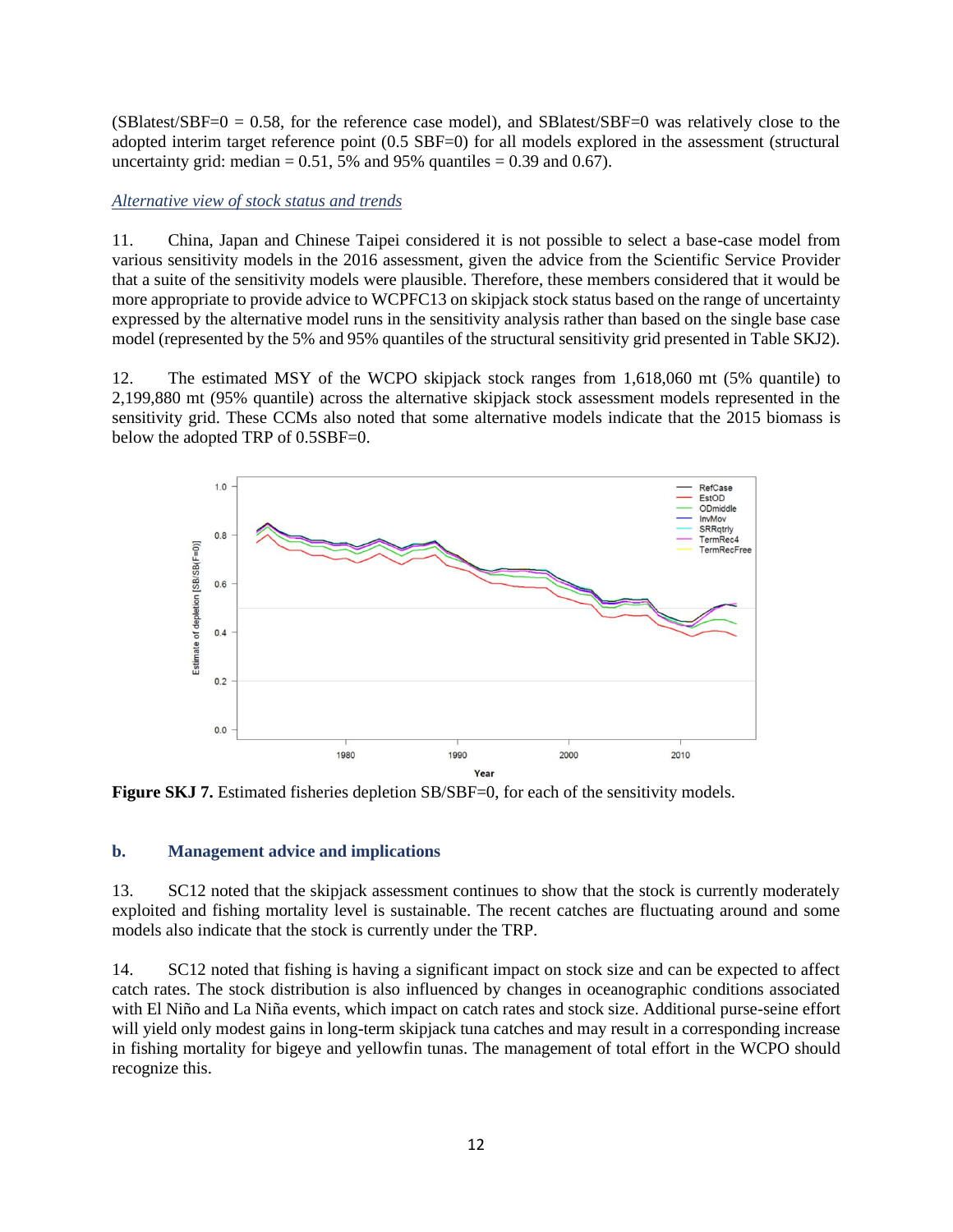15. SC12 noted that skipjack spawning biomass is now around the adopted TRP and SC12 recommends that the Commission take action to keep the spawning biomass near the TRP and also advocates for the adoption of harvest control rules based on the information provided.

16. In order to maintain the quality of stock assessments for this important stock, SC12 recommends 1) continued work on developing an index of abundance based on purse seine data; 2) regular large scale tagging cruises and complementary tagging work continue to be undertaken in a way that provides the best possible data for stock assessment purposes.

17. SC12 also notes that the current method of calculating the TRP is based on the most recent 10 years of recruitment information. However, the information on spawning potential, SB2015, which is used to evaluate current stock status relative to the TRP can change very rapidly for skipjack which mature at age 1 and this rapid maturation may provide an optimistic status evaluation when recruitment is estimated have an increasing trend but is estimated with substantial uncertainty, as is currently observed in the case of skipjack which does not have a fishery-independent index of recruitment strength.

18. There is ongoing concern by at least one CCM that high catches in the equatorial region may be causing a range contraction of WCPO skipjack tuna, thus reducing skipjack tuna availability to fisheries conducted at higher latitudes than the Pacific equatorial region. SC12 reiterates the advice of SC11 whereby there is no demonstrated statistical evidence for SKJ range contraction. As a result, SC12 recommends that ongoing research on range contraction of skipjack tuna be continued in the framework of Project 67.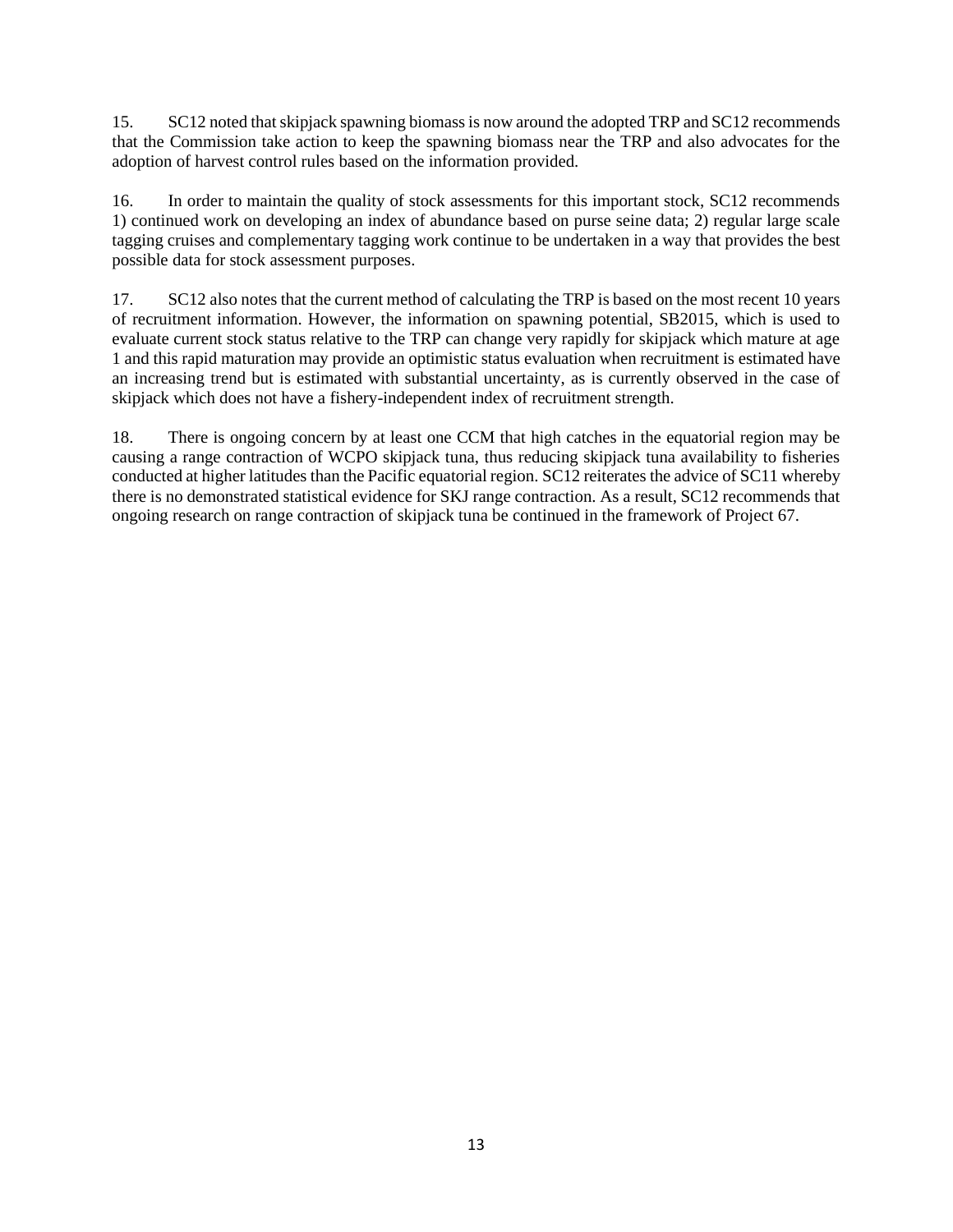## <span id="page-13-0"></span>**USEFUL REFERENCES**

SC15-SA-WP-04 Simulation analysis of pole and line CPUE standardization approaches for skipjack tuna in the WCPO.<https://www.wcpfc.int/node/42930>

SC15-SA-WP-05 Stock assessment of skipjack tuna in the western and central Pacific Ocean (Rev.02). <https://www.wcpfc.int/node/42931>

SC15-SA-WP-10 Reproductive traits of female skipjack tuna *Katsuwonus pelamis* in the western central Pacific Ocean (WCPO)[. https://www.wcpfc.int/node/43047](https://www.wcpfc.int/node/43047)

SC15-SA-WP-11 A conceptual model of skipjack tuna in the Western and Central Pacific Ocean (WCPO) for the spatial structure configuration.<https://www.wcpfc.int/node/43048>

SC15-SA-WP-12 Evaluation of changes in model settings focusing on the maturity schedule in the reference case model of the 2016 skipjack stock assessment.<https://www.wcpfc.int/node/43049>

SC15-SA-WP-14 Standardized catch per unit effort (CPUE) of skipjack tuna of the Japanese pole-andline fisheries in the WCPO from 1972 to 2018.<https://www.wcpfc.int/node/43176>

SC15-SA-IP-04 Background analyses for the 2019 stock assessment of skipjack tuna. <https://www.wcpfc.int/node/42941>

SC15-SA-IP-05 Standardized CPUE for skipjack tuna *Katsuwonus pelamis* from the Papua New Guinea archipelagic purse seine fishery.<https://www.wcpfc.int/node/42942>

SC15-SA-IP-08 Relative abundance of skipjack tuna for the purse seine fishery operating in the Philippines Moro Gulf (Region 12) and High Seas Pocket #1.<https://www.wcpfc.int/node/42945>

SC15-SA-IP-09 Summary of fisheries structures for the 2019 stock assessment of skipjack tuna in the western and central Pacific Ocean.<https://www.wcpfc.int/node/42952>

SC15-SA-IP-10 Impacts of distribution of adult skipjack in tropical areas on the abundance of recruited juveniles in the water around Japan inferred from the framework of Individual Based Model with Dynamic Energy Budget Model.<https://www.wcpfc.int/node/43051>

SC15-SA-IP-11 Quarterly catch data of skipjack caught by coastal troll and coastal pole-and-line fisheries in the Japanese coastal waters.<https://www.wcpfc.int/node/43052>

SC15-SA-IP-12 Overview of historical skipjack length and weight data collected by the Japanese poleand-line fisheries and Research vessel (R/V) from 1953 to 2017.<https://www.wcpfc.int/node/43053>

SC14-SA-WP-02 A compendium of fisheries indicators for tuna stocks. <https://www.wcpfc.int/node/30987>

SC13-SA-WP-07 Impacts of Recent High Catches of Skipjack on Fisheries on the Margins of the WCPFC Convention Area Rev 1 (21 July 2017)<https://www.wcpfc.int/node/29520>

SC12-SA-WP-04 Stock assessment of skipjack tuna in the western and central Pacific Ocean. <https://www.wcpfc.int/node/27490>